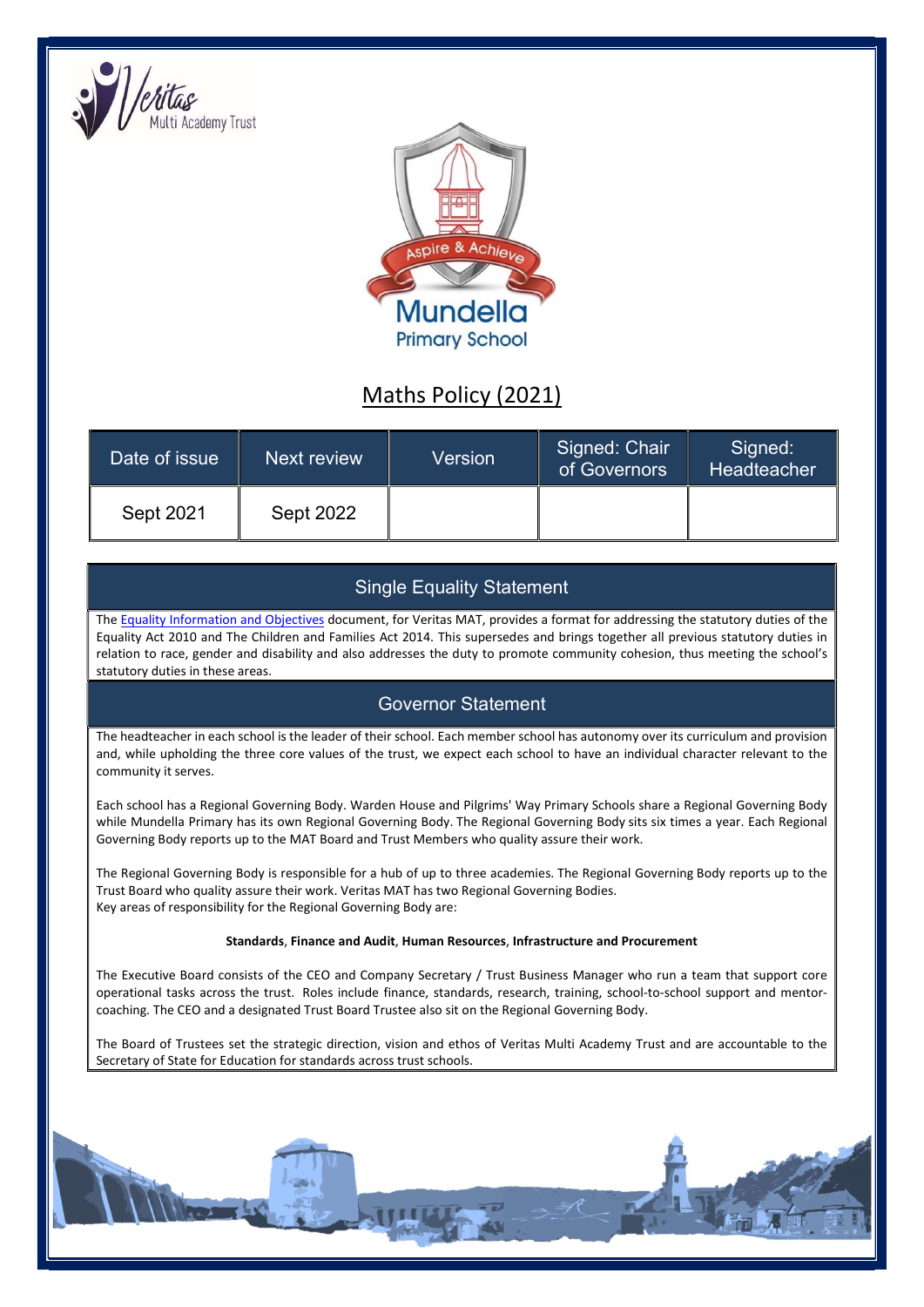#### Intent

Our aims have been taken directly from the National Curriculum:

We aim to ensure that all pupils:

- 1. become fluent in the fundamentals of mathematics, including through varied and frequent practice with increasingly complex problems over time, so that pupils have conceptual understanding and are able to recall and apply their knowledge rapidly and accurately to problems
- 2. reason mathematically by following a line of enquiry, conjecturing relationships and generalisations, and developing an argument, justification or proof using mathematical language
- 3. can solve problems by applying their mathematics to a variety of routine and non-routine problems with increasing sophistication, including breaking down problems into a series of simpler steps and persevering in seeking solutions.

### Implementation

The expectation is that the majority of pupils will move through the programmes of study at broadly the same pace. Children work in mixed ability pairs or groups and we do not impose a 'ceiling' on pupils' expected levels of achievement. The children usually begin their learning through fluencybased questions. Once they have demonstrated a secure knowledge of this, pupils are then advised to apply this knowledge by completing questions requiring reasoning. The questions that children answer are carefully selected because they build on the previous ones. Those who are not sufficiently fluent with earlier material should consolidate their understanding before moving on. Pre-teach and closing the gap intervention groups take place daily during guided learning sessions. Pupils who grasp concepts rapidly should be challenged by being offered rich and sophisticated problems before any acceleration through new content.

# Planning

Teachers plan using the White Rose Maths materials as a starting point. These set out a clear Long Term Plan for each year group as well as Medium Term Plans and the small steps involved in teaching each topic. Pupils spend a substantial period of time learning about one area of mathematics; this allows children to gain a thorough and in-depth understanding of the content. The short-term plans contain the specific learning objectives and expected outcomes for each lesson, and give details of how the lessons are to be taught. The class teacher keeps these individual plans as well as uploading them onto the school server.

Teachers in EYFS plan teaching and learning opportunities so that by the end of the Reception year, children meet the objectives set out in the Early Years Outcomes document (September 2013). Teachers in EYFS also use the White Rose planning as a guide.

When planning, teachers embed the Concrete – Pictorial – Abstract (CPA) approach. They develop children's ability to independently select and use appropriate concrete apparatus to support their conceptual understanding and build procedural fluency.

Once pupils have a secure understanding at this stage, they are then taught how to use pictorial representations. These images should also be used in the questions posed. Manipulatives and pictorial representations allow pupils to develop their reasoning and problem solving skills.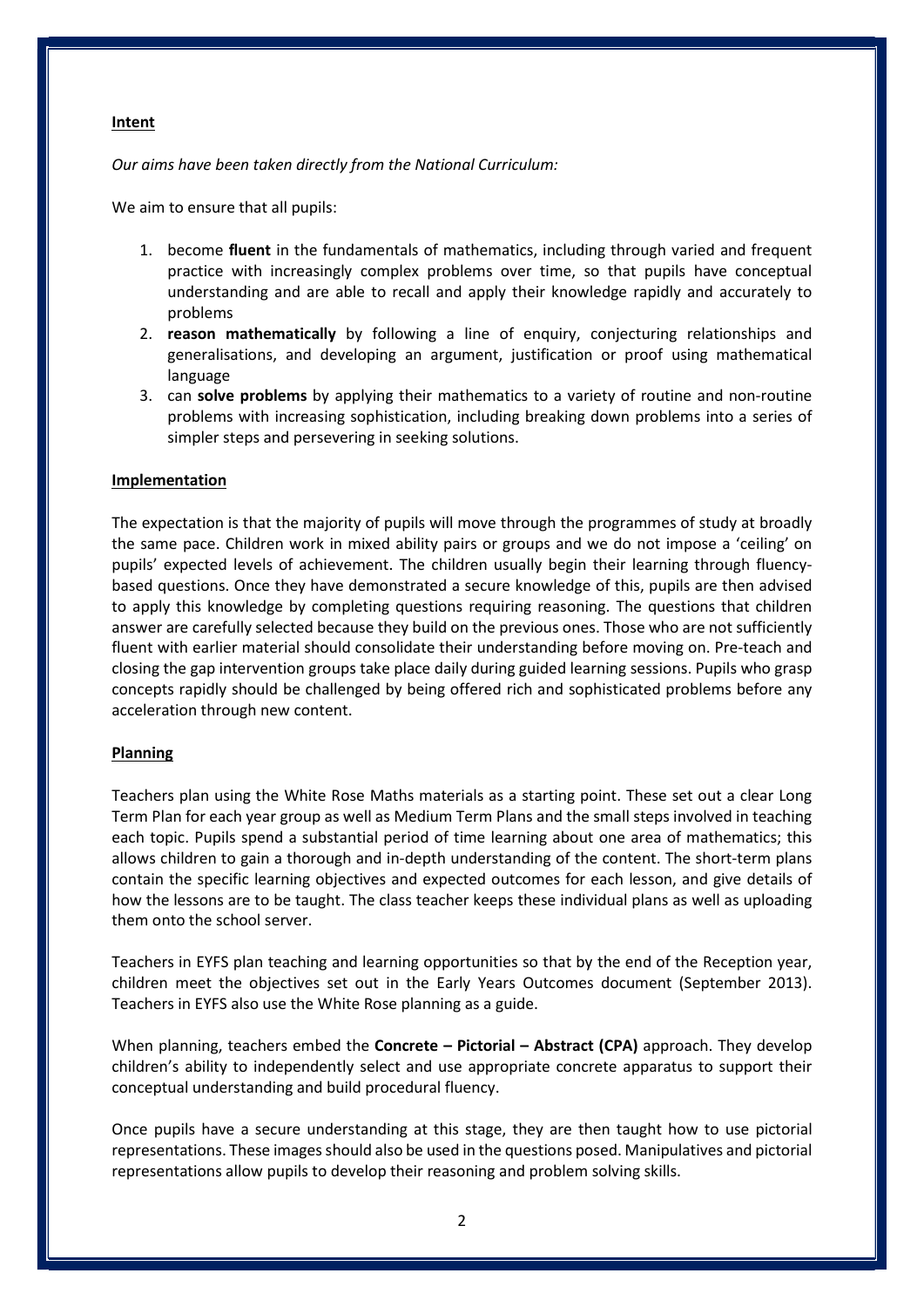Finally, pupils are expected to work with questions presented more abstractly. Children should be encouraged to use pictorial representations and concrete apparatus to support consolidation or reasoning.

Children are taught to use different ways of representing problems. The idea of variation is central to mastery and emphasises the importance of presenting mathematical ideas to pupils in different ways, using a range of examples as well as deliberately choosing tasks to avoid 'mechanical repetition'.

Teachers and Teaching Assistants are aware of the mathematical vocabulary that they should use with pupils and that pupils are themselves, expected to know, understand and use.

### Memorisation of number facts

The National Curriculum places a great emphasis on mental recall. Teachers are expected to plan daily opportunities for children to practise and develop their fluency and recall skills. This is in addition to the main maths lessons that are planned using the White Rose Hub materials. These opportunities usually take place during guided learning slots.

### Times tables

Schools are required to administer an online multiplication tables check (MTC) to year 4 pupils. The purpose of the MTC is to determine whether pupils can recall their times tables fluently, which is essential for future success in mathematics. The MTC will be delivered as an online, onscreen digital assessment. Under standard administration, the check will take each pupil less than 5 minutes to complete. It will be automatically scored, and results will be available to schools once the assessment window closes.

#### Links with other curriculum areas

Our school runs a flexible, creative theme-based curriculum, and although much of the mathematics is taught during a daily maths lesson, we constantly seek to make meaningful cross-curricular links through our themes in order to embed maths into the bigger picture of each child's learning, and to provide real life relevance to the concepts and skills that they are acquiring. This is a two–way process, so sometimes the maths objectives may be taught as part of another topic, and other times the other curricular objectives may be taught as part of the maths. Opportunities to do this may be identified at either the long-term, medium-term or short-term planning stage.

Maths is also incorporated in our outdoor learning lessons in a practical and memorable way. These lessons either consolidate pervious learning, introduce new concepts or enable children to apply their understanding to real life problems.

#### Presentation of Maths Work

Each lesson must include the short date (e.g. 3.11.14) on the left-hand side of the page with the Learning Objective (L.O.) written on the next line directly underneath. Both must be underlined with a ruler. Children are encouraged to present their written calculations in pencil as neatly as possibly by putting one digit in a square. A ruler must be used for the drawing all lines. The emphasis of neatly produced work is important as poor presentation and careless setting out can lead to incorrect calculations.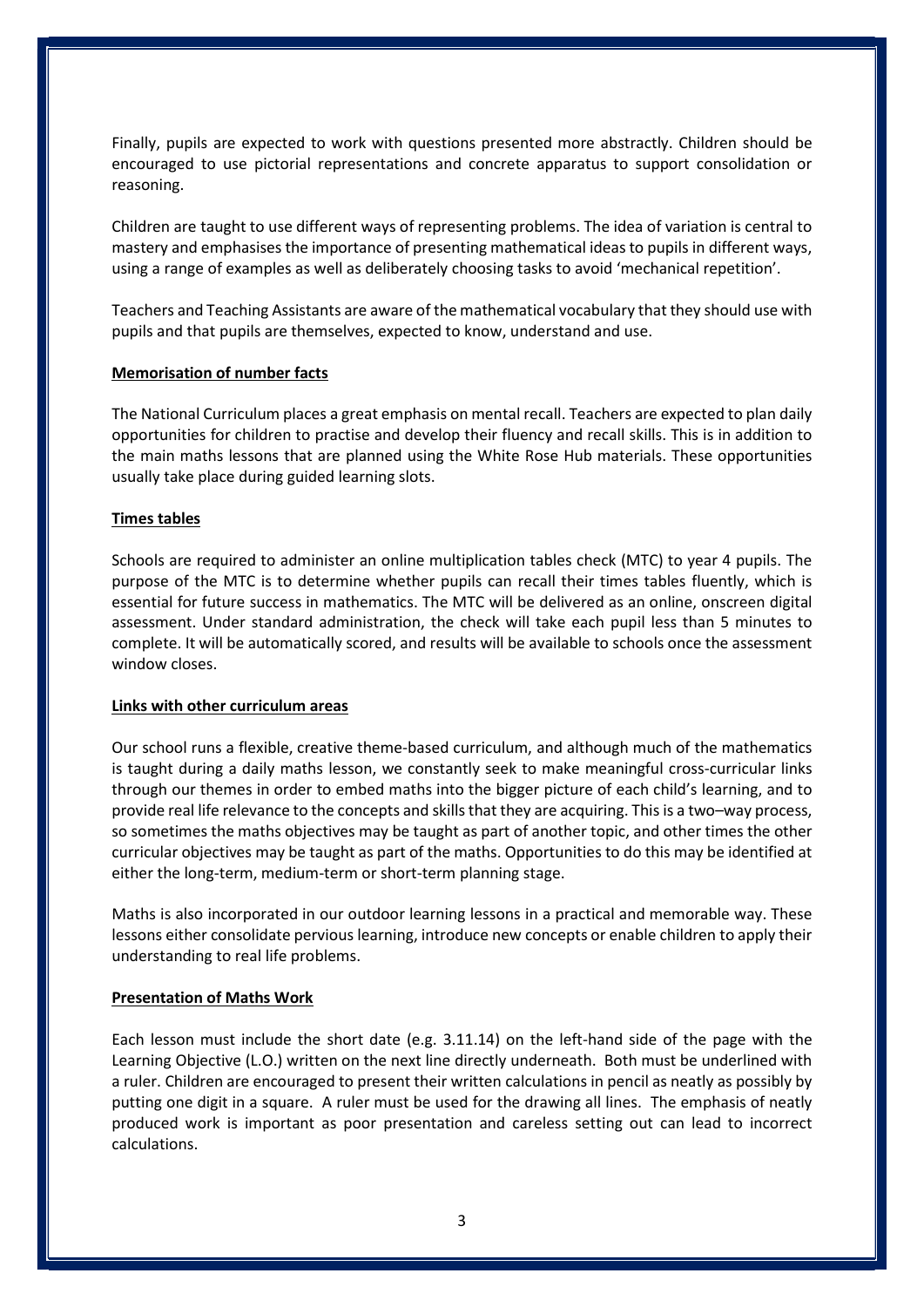#### Maths Learning Environment

We aim to create a rich and stimulating maths environment that promotes learning and independence in each classroom. Maths working walls and the resource areas in the classroom will:

- Support the children with their maths.
- Contain information relevant to current teaching (key vocabulary, models/images, success criteria, targets).
- Include maths resources clearly labelled and accessible for the children to encourage independent learning and exploration
- Be clear/large enough for children to read.

# Home/school links

We aim to raise the profile and understanding of our approach to Maths with parents, and they are encouraged to be actively involved in supporting children's learning in school. There are links to maths websites, videos of maths lessons and other useful documents and resources on the school website or YouTube channel. Home learning will be sent home as appropriate in order to reinforce concepts and skills being learned in school.

# Calculation guidance

Teachers use the school's Calculation Guidance document to inform their teaching of calculations and to ensure a progress across the Key Stages.

# Impact

Each individual's full potential in mathematics will be developed through investigational, practical activity, exploration and discussion leading to independent, confident and logical thinkers with the flexibility of mind to solve problems through decision making and reasoning. Our children will be confident and competent with numbers and the number system. They will use accurate mathematical language as a means of communicating ideas and concepts. Furthermore, they will be able to apply their skills beyond the classroom and in an ever changing world.

The % of pupils working at Age Related Expectation (ARE) within each year group will be at least in line with national averages and the % of pupils working at Greater Depth within each year group will be at least in line with national averages. There will be no significant gaps in the progress of different groups of pupils (e.g. disadvantaged vs non-disadvantaged).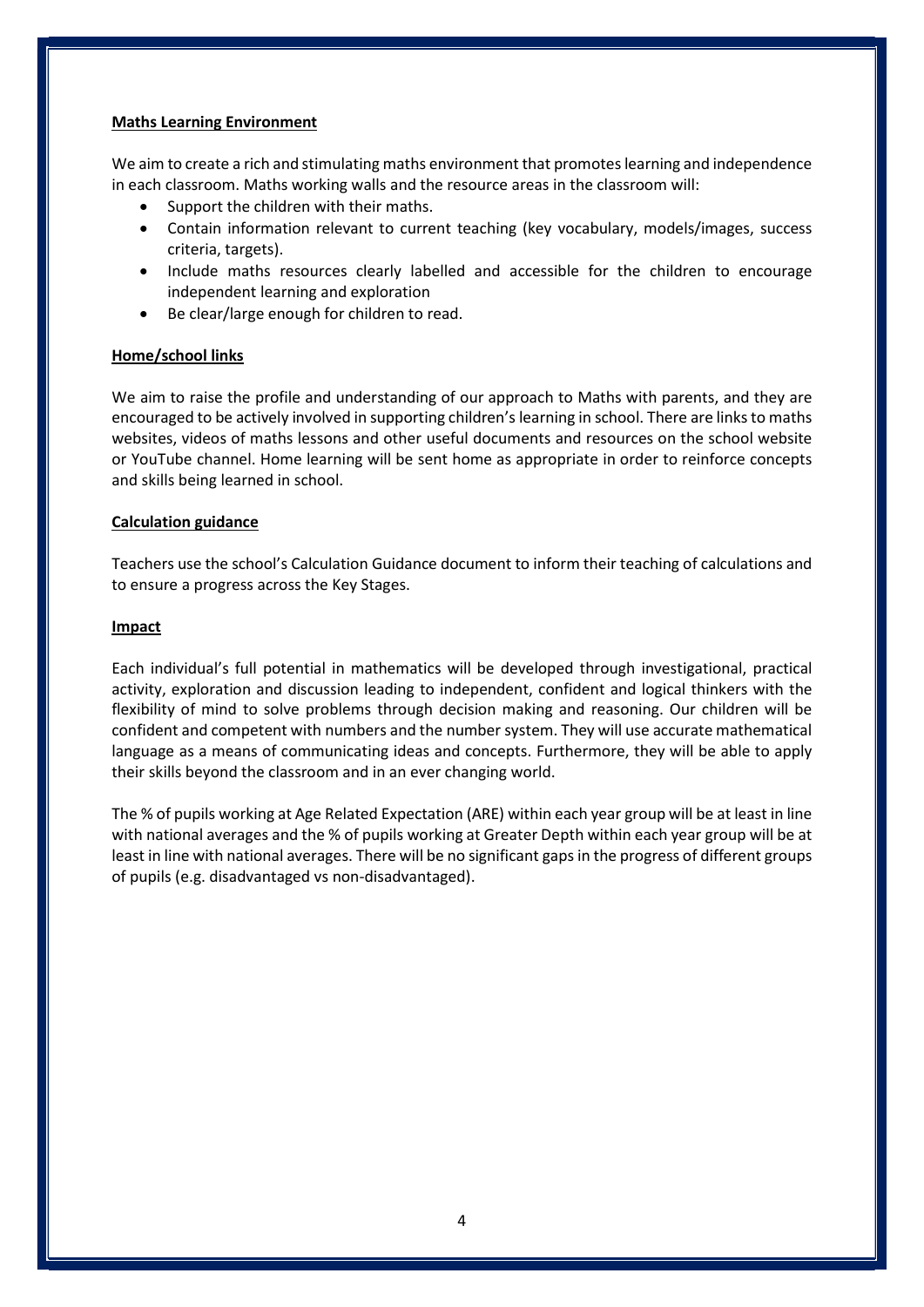# Assessment

Teachers and TAs use assessment for learning techniques and give verbal feedback throughout the lesson to extend, support or challenge the learners thinking. When this verbal feedback is used effectively it accelerates the progress that individual learners make during the lesson as well as helps to inform subsequent lesson planning and interventions.

The White Rose Maths Hub 'End of Block' and 'End of Term' assessment questions are used to check understanding of a topic or term and help inform later planning. Twice a year, children sit 'Testbase' papers and the scores are recorded to track progress across the curriculum in maths. Years 2 and 6 also complete past SATs papers over the course of the year. At the end of Year 2 and Year 6, pupils complete the End of Key Stage One or Two National Curriculum tests.

# Assessment for learning

Assessment for learning is embedded into each lesson and teachers use assessment for learning techniques and strategies on a daily basis in order to identify pupils' strengths and difficulties, inform the next steps for each child's learning and improve the learning outcomes for each child. Short–term planning is constantly reviewed and modified on the basis of these assessments.

During 2015/16 we will be developing and moving towards a new system of assessing without levels in line with the new curriculum, as is the national requirement.

# Tracking pupils' progress

Assessment is tracked half termly using the school's 'Target Tracker' tracking system and pupils' progress is discussed in Pupil Progress Meetings. Children who haven't made progress will become a focus in teacher's planning.

By the end of each key stage, pupils are expected to know, apply and understand the matters, skills and processes specified in the relevant programme of study. We pass all assessment and tracking information on to the next teacher at the end of the year, so that s/he can plan for the new school year.

There will be new National Curriculum tests for Year 2 and Year 6 for the 2015/16 academic year.

We give parents the opportunity to discuss their child's progress and attainment each term in a teacher/parent meeting. We also provide a summary of each child's progress and achievement in the Annual Report for parents.